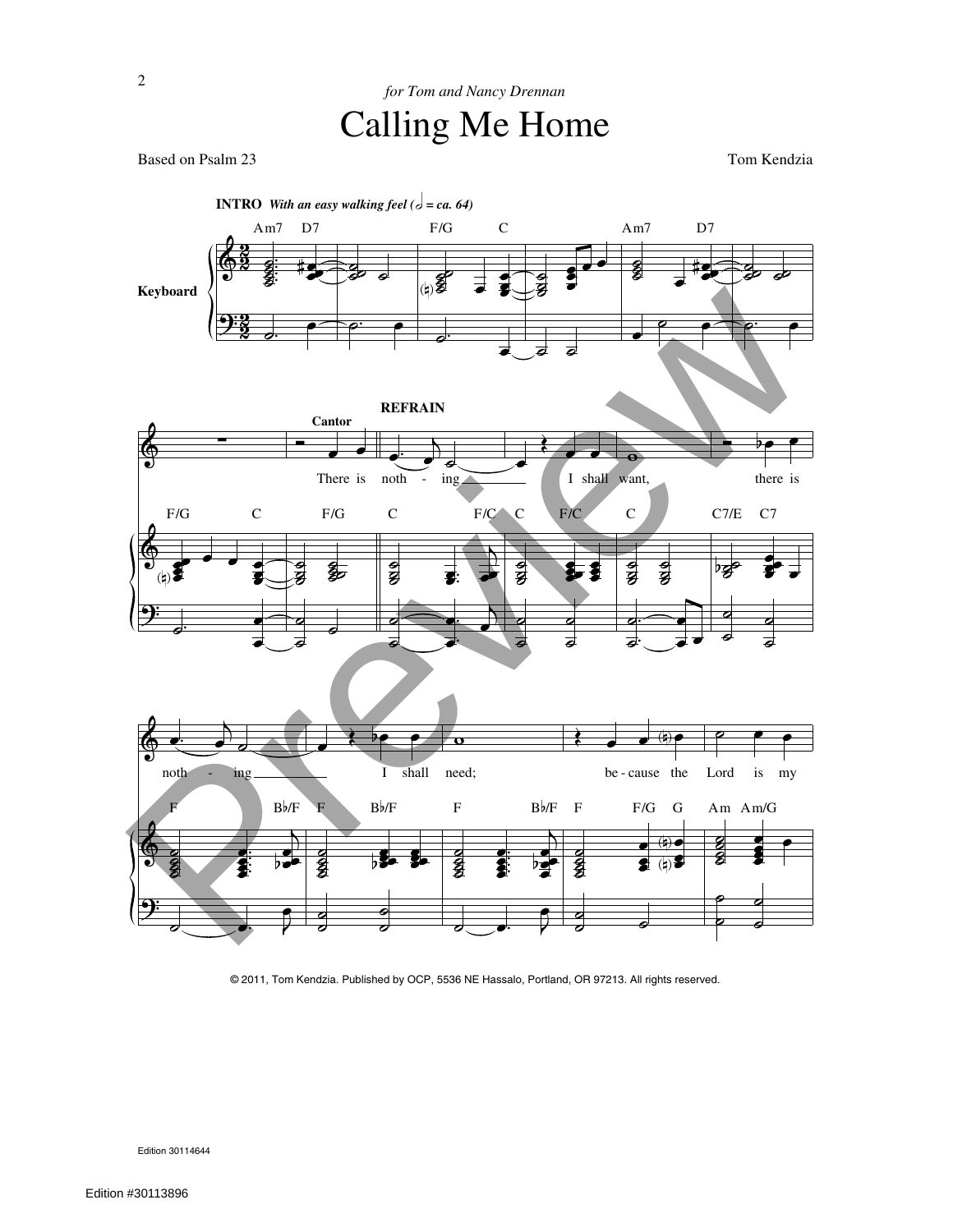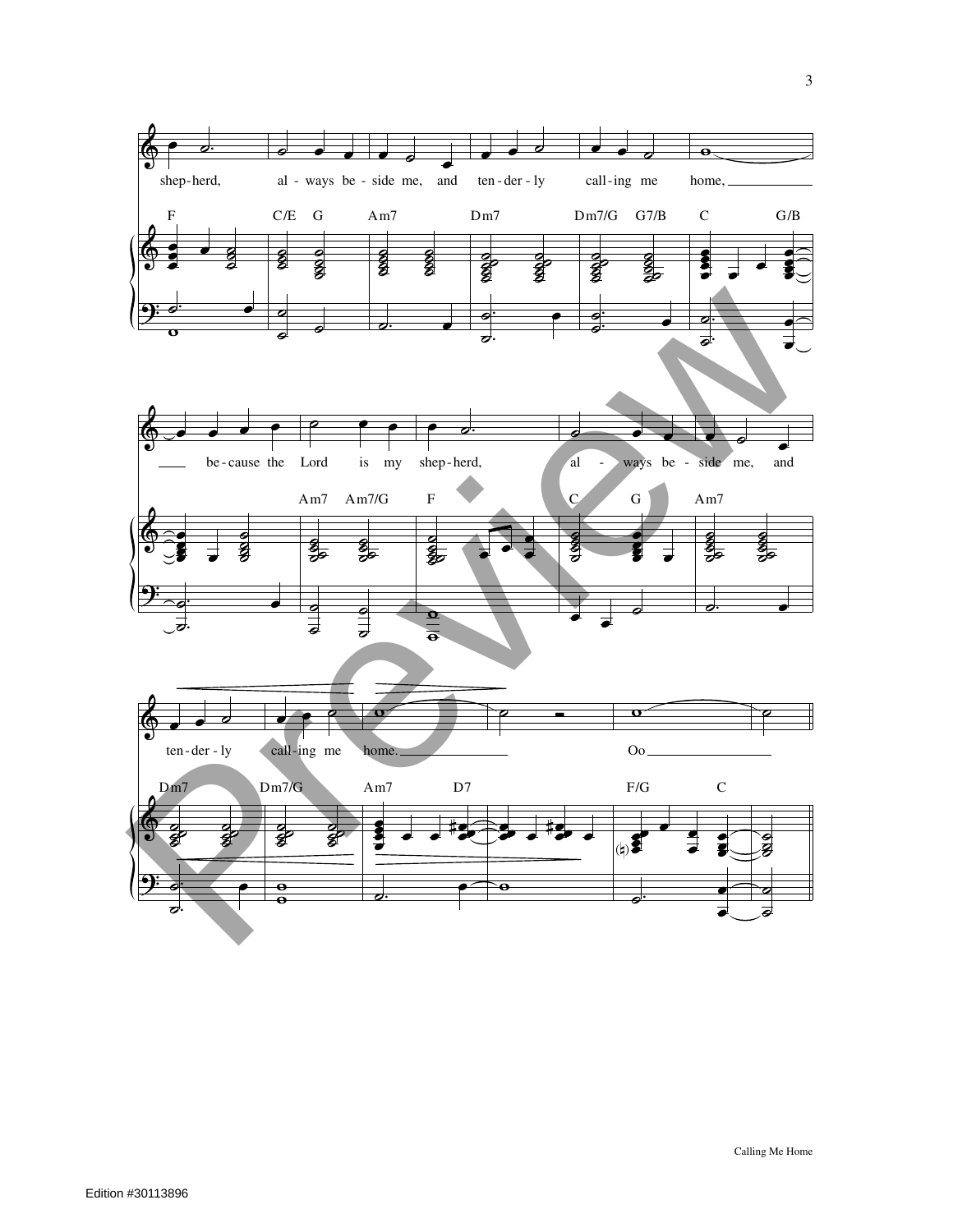$\overline{4}$ 

**VERSES** 

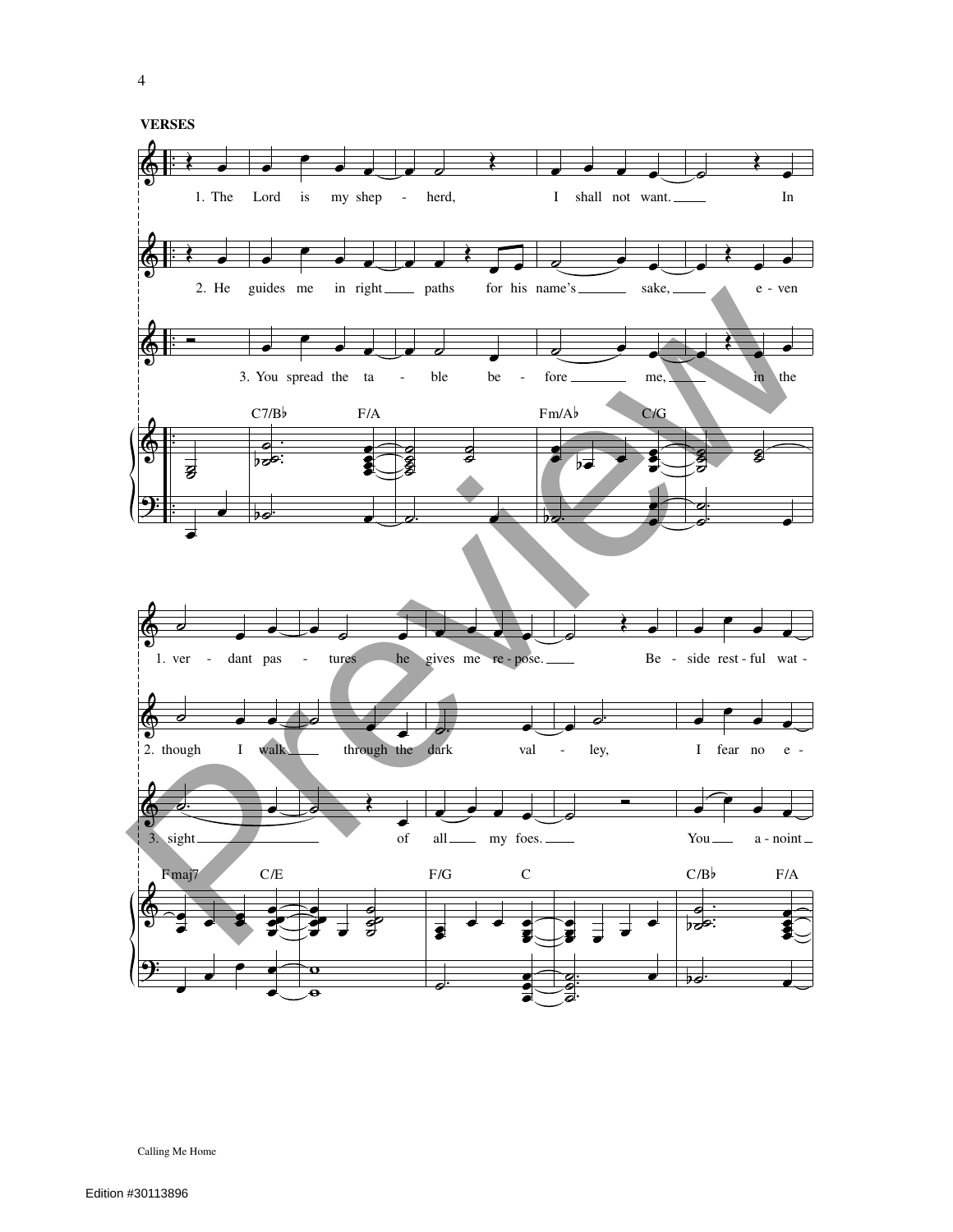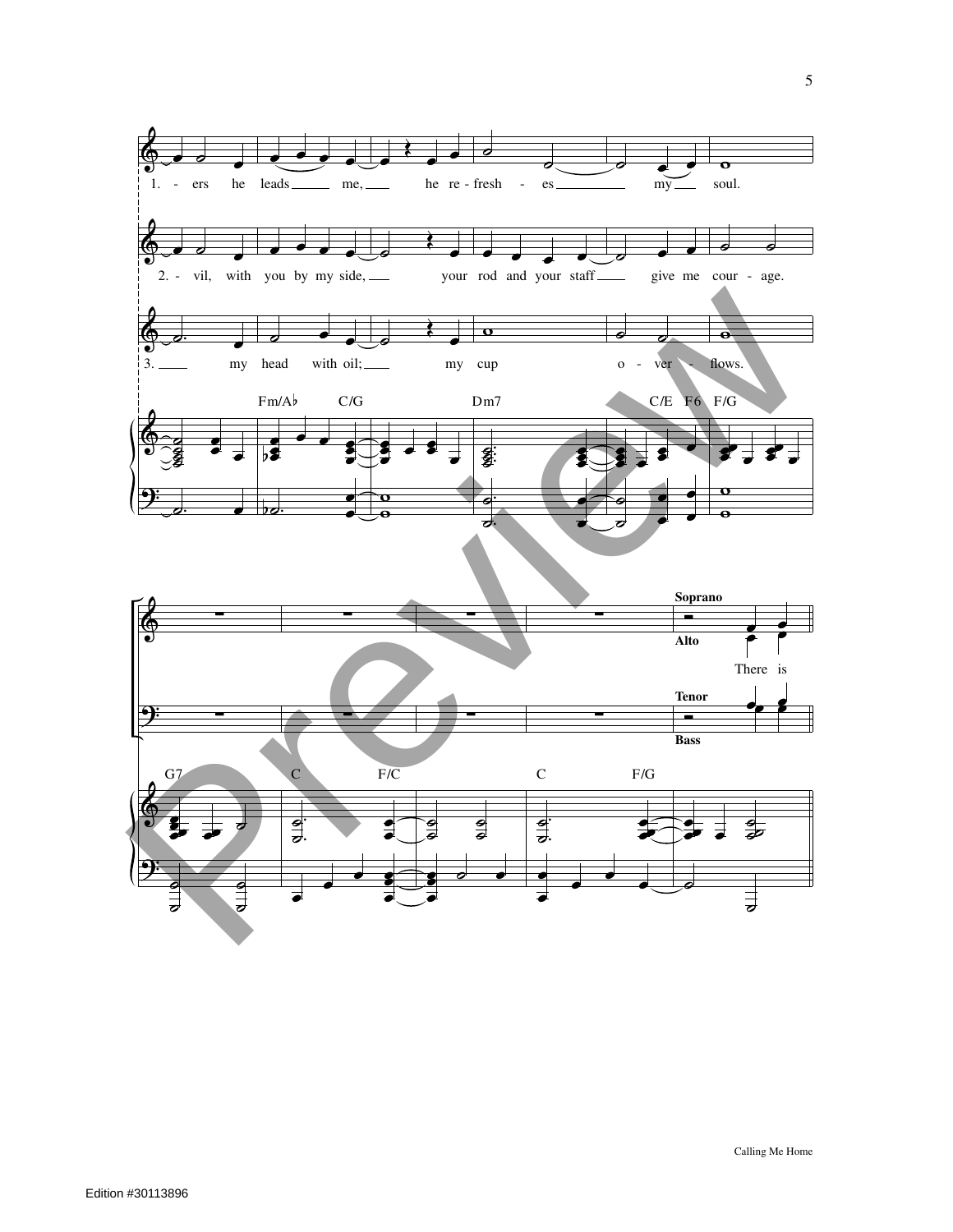

6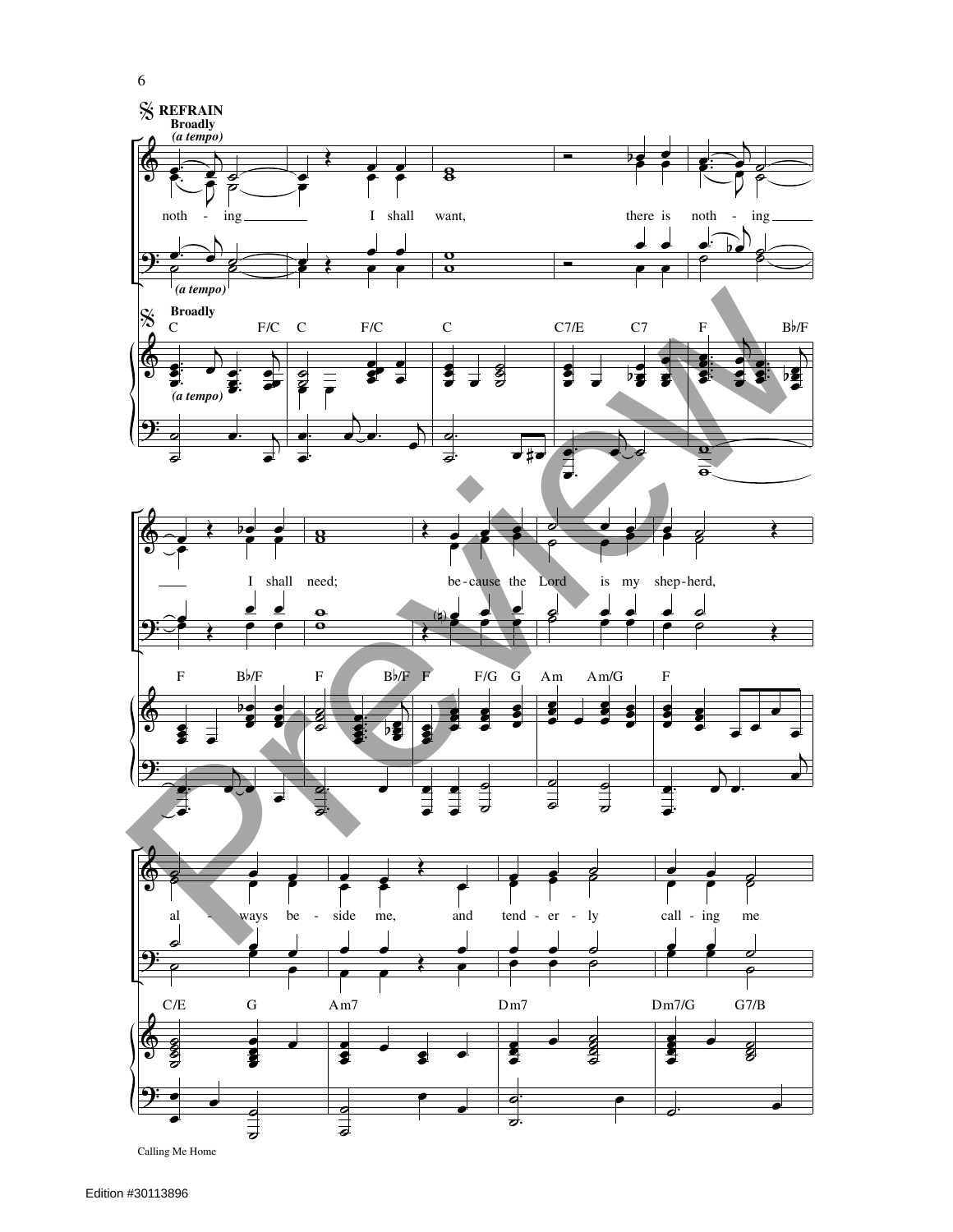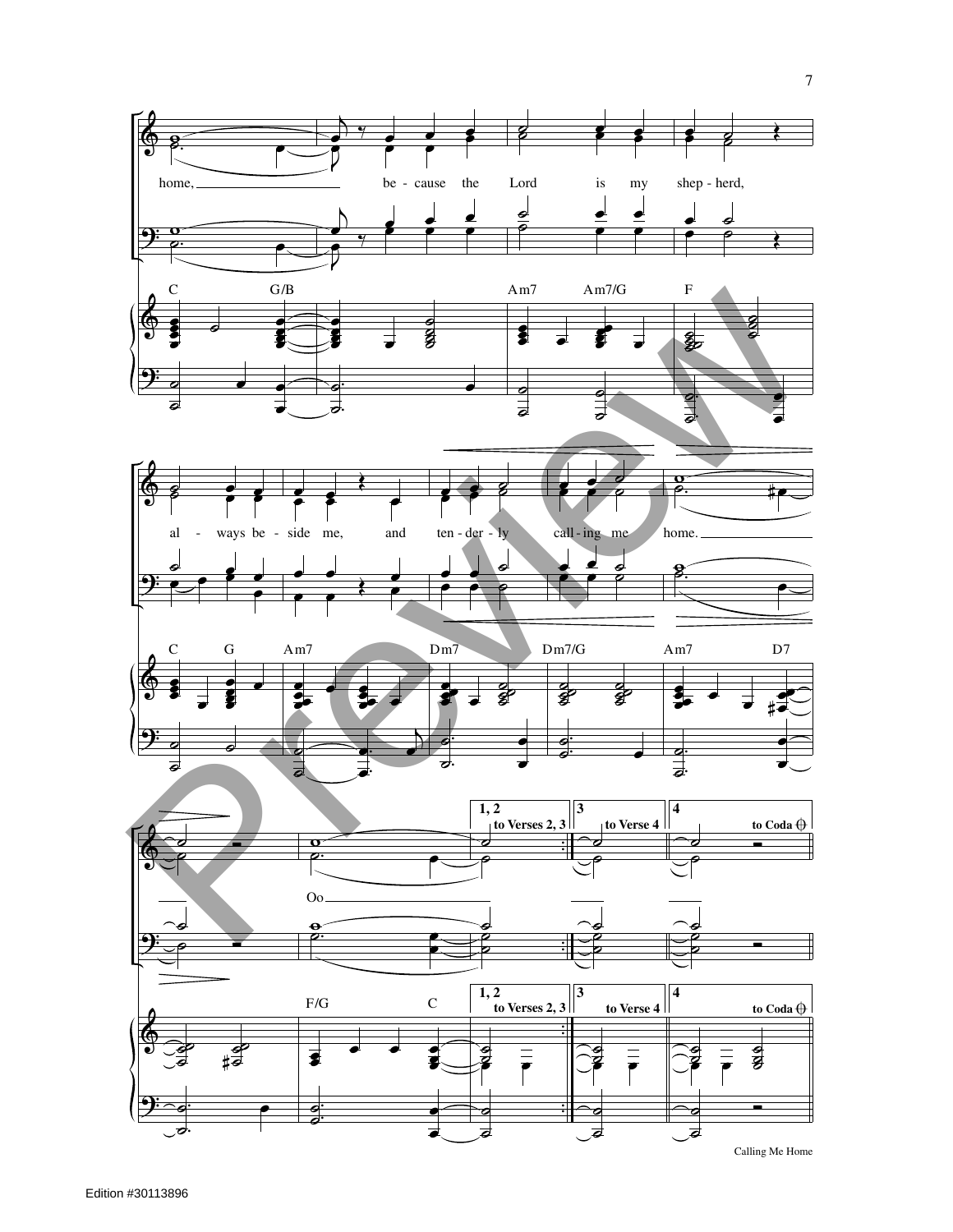

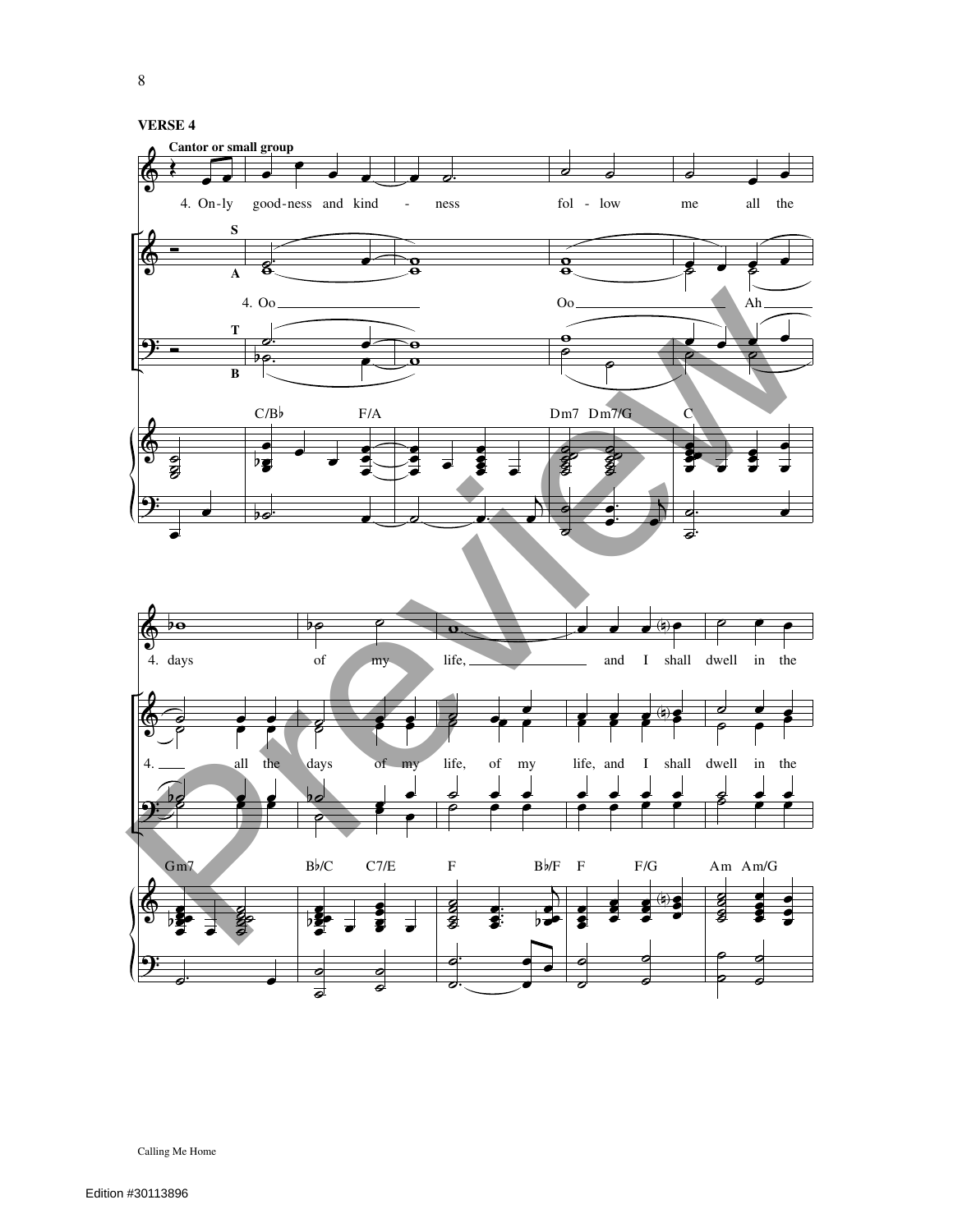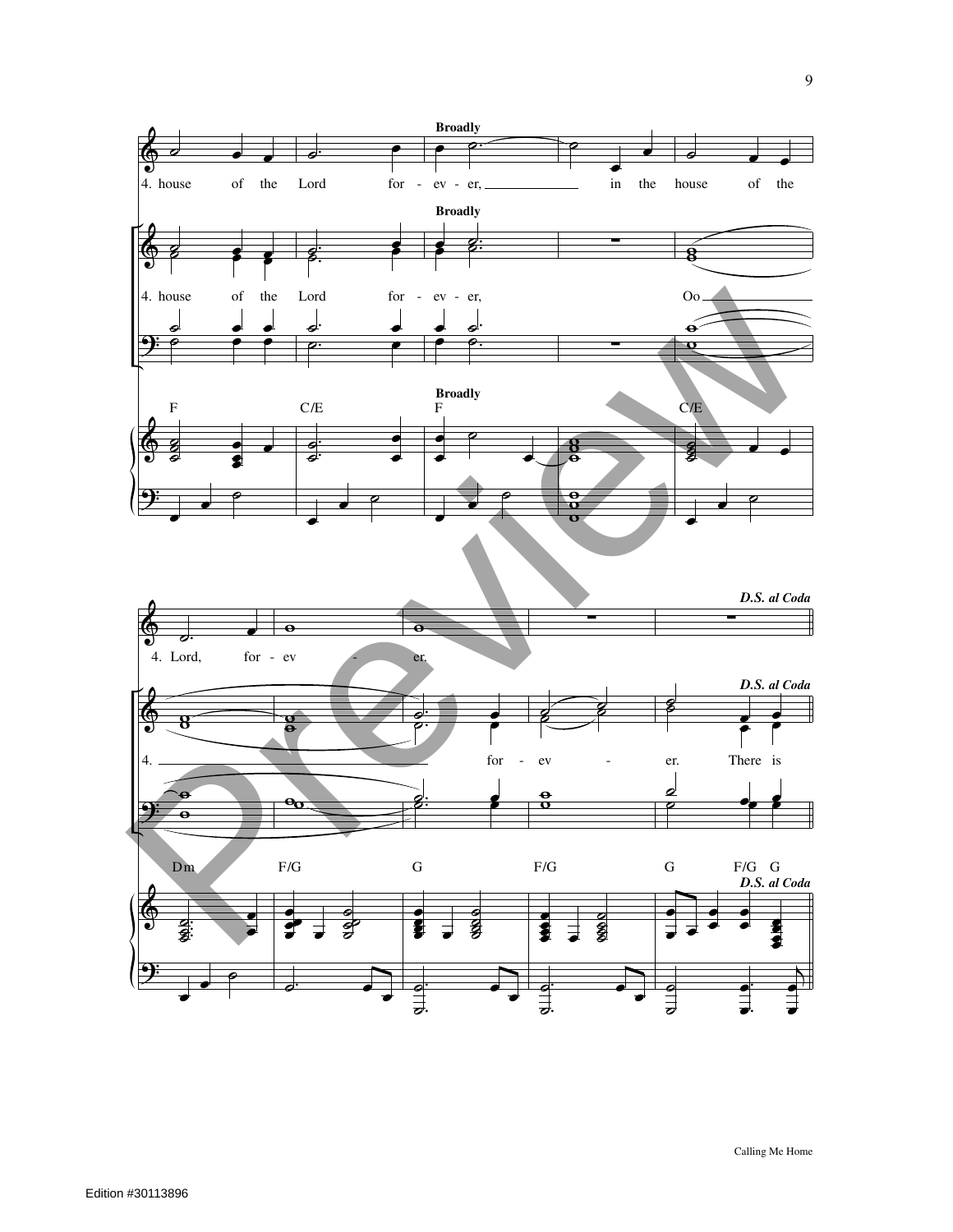

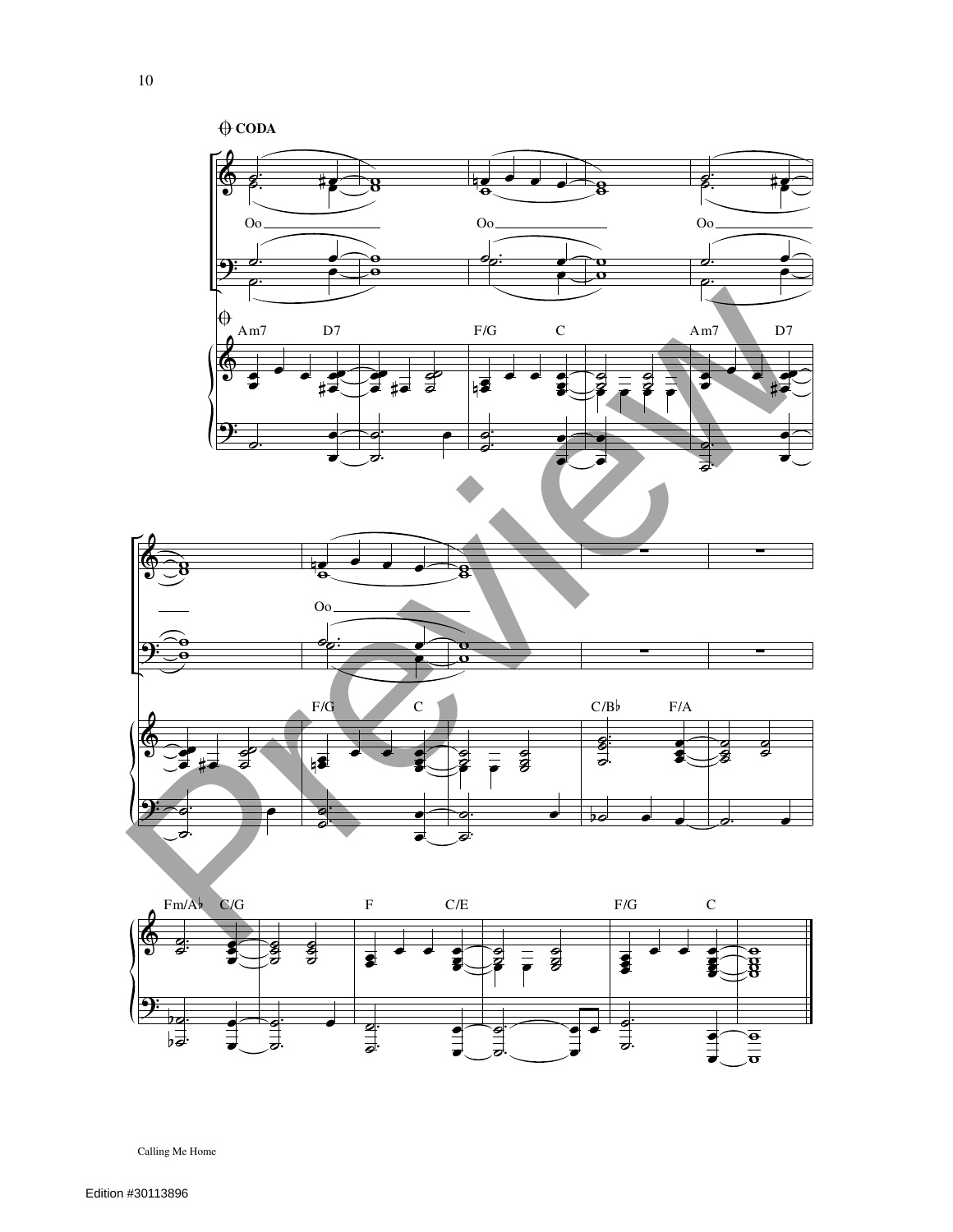

© 2011, Tom Kendzia. Published by OCP, 5536 NE Hassalo, Portland, OR 97213. All rights reserved.

**Violin II on page 15.**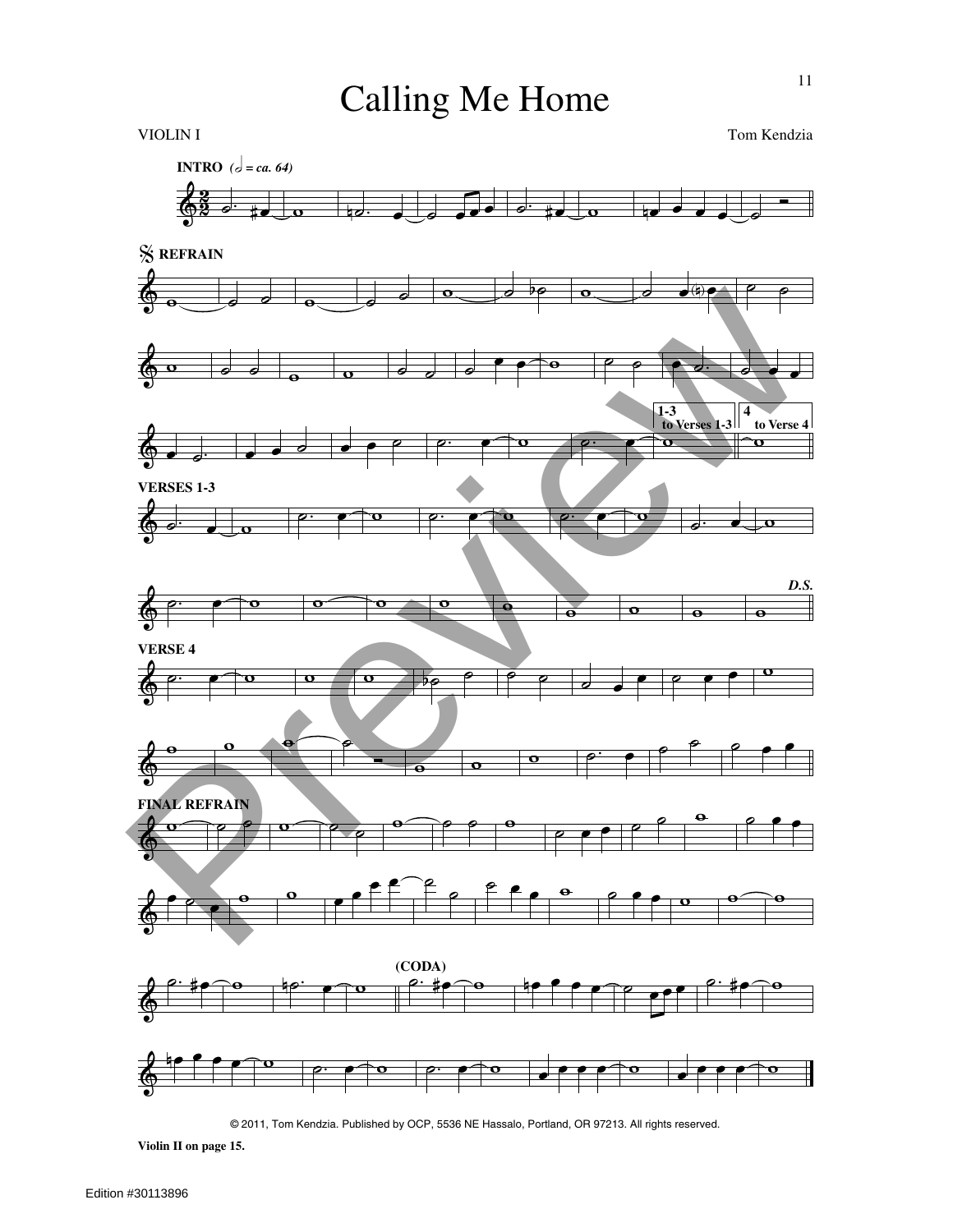*(Guitar/Vocal)*

Based on Psalm 23 Tom Kendzia



© 2011, Tom Kendzia. Published by OCP, 5536 NE Hassalo, Portland, OR 97213. All rights reserved.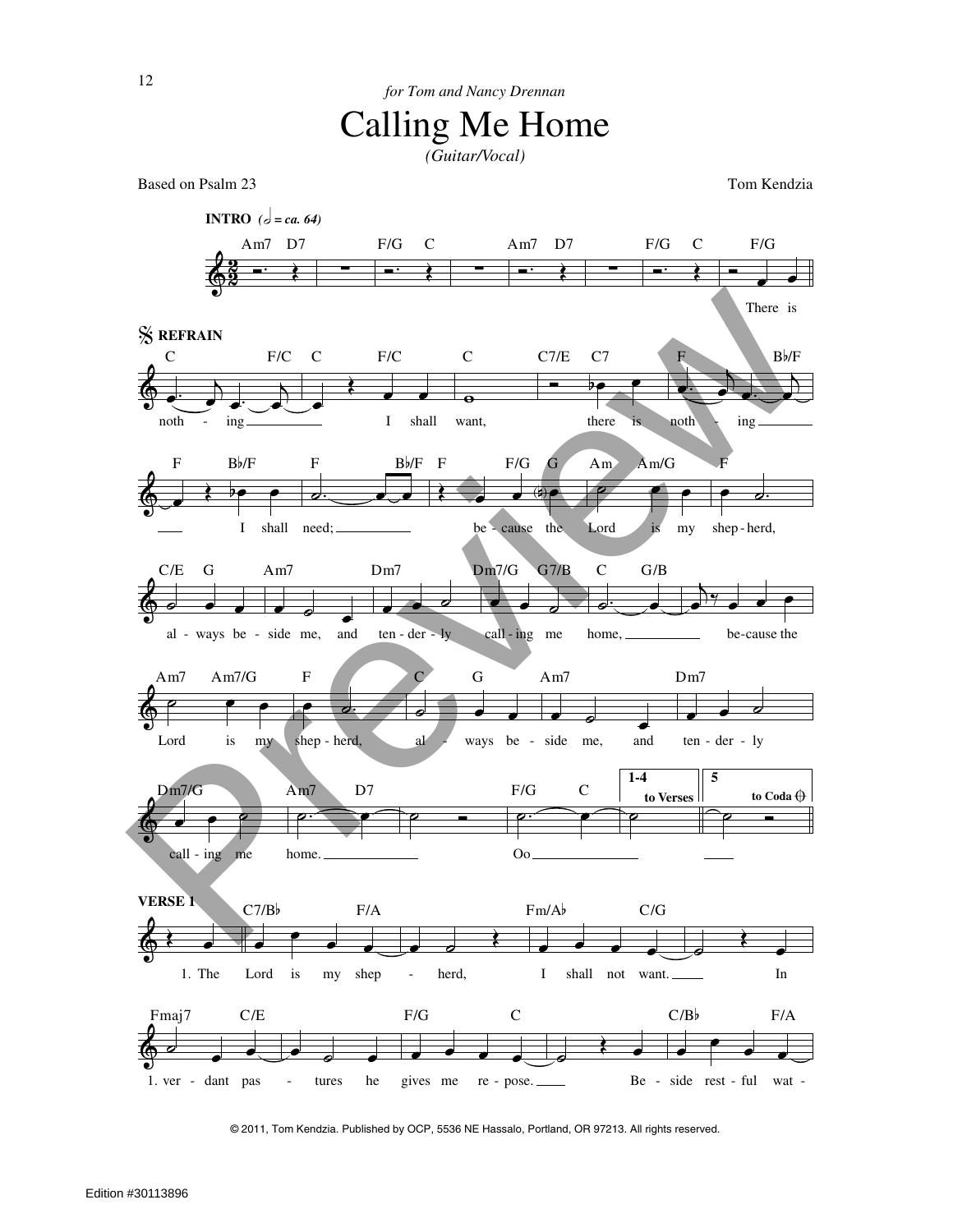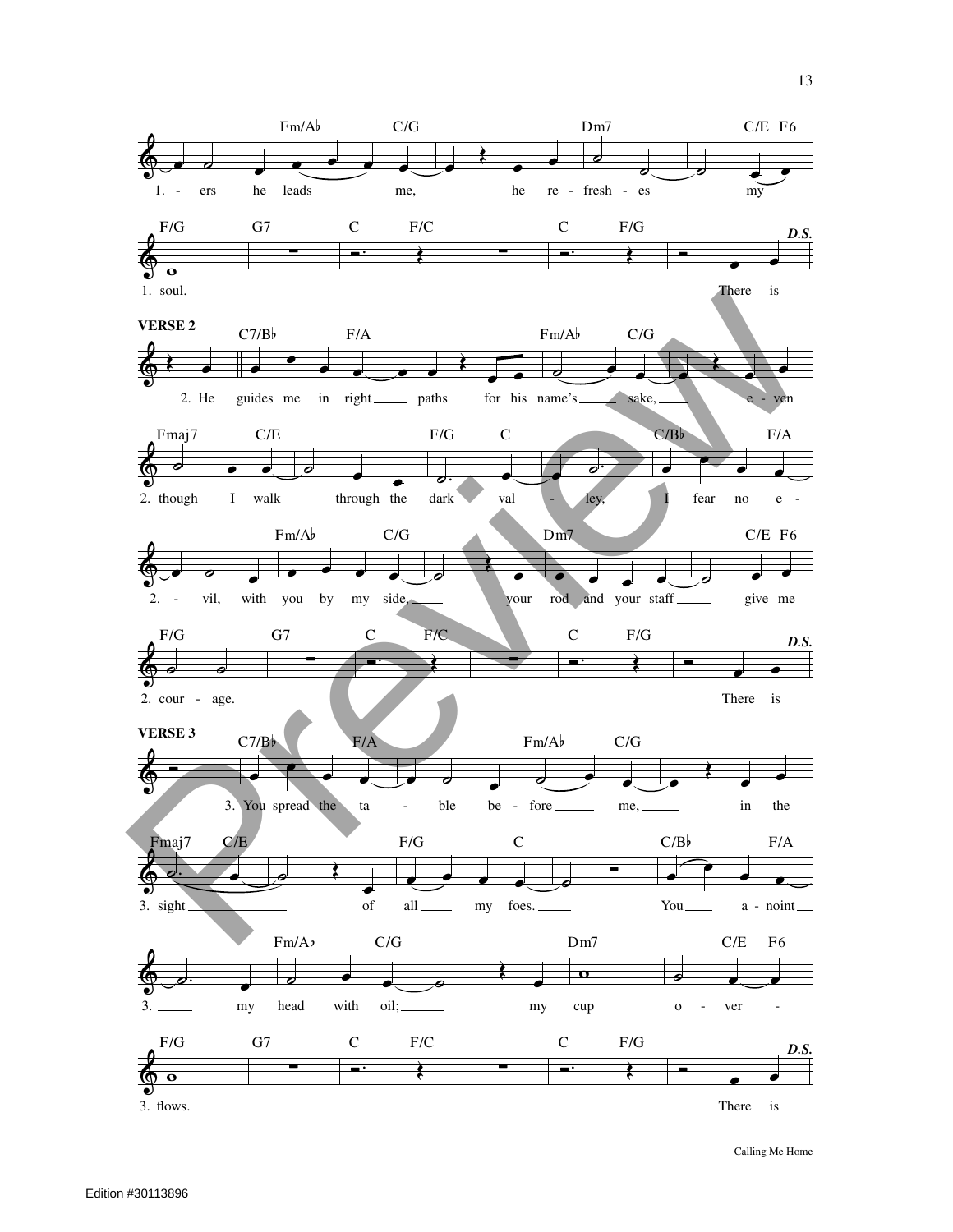14



This setting of Psalm 23 was inspired and influenced by my love of American music, especially folk songs, spirituals, blues, and early American church music. It was written to be sung at the funeral liturgy, and it works well as a Communion processional. It could also work as the responsorial psalm, depending on the circumstances. The recording on *Like a River* features a distinct gospel-style presentation, but simple piano will be effective as well. The final verse is arranged for SATB voicing, but that is optional. The use of a choir at funerals is a wonderful and very powerful experience, and it is not that difficult to achieve if you do not have a lot of funerals. A funeral choir can bring in folks who are free in the morning during the week and only able to commit to singing at the funerals. The verses are meant to be a sharp contrast to the refrains, and they offer a more reflective treatment of the text for the cantor. The refrain is meant to offer a sense of joy and abandonment in the knowledge that we will one day not be in any need or want forever in the hands of God.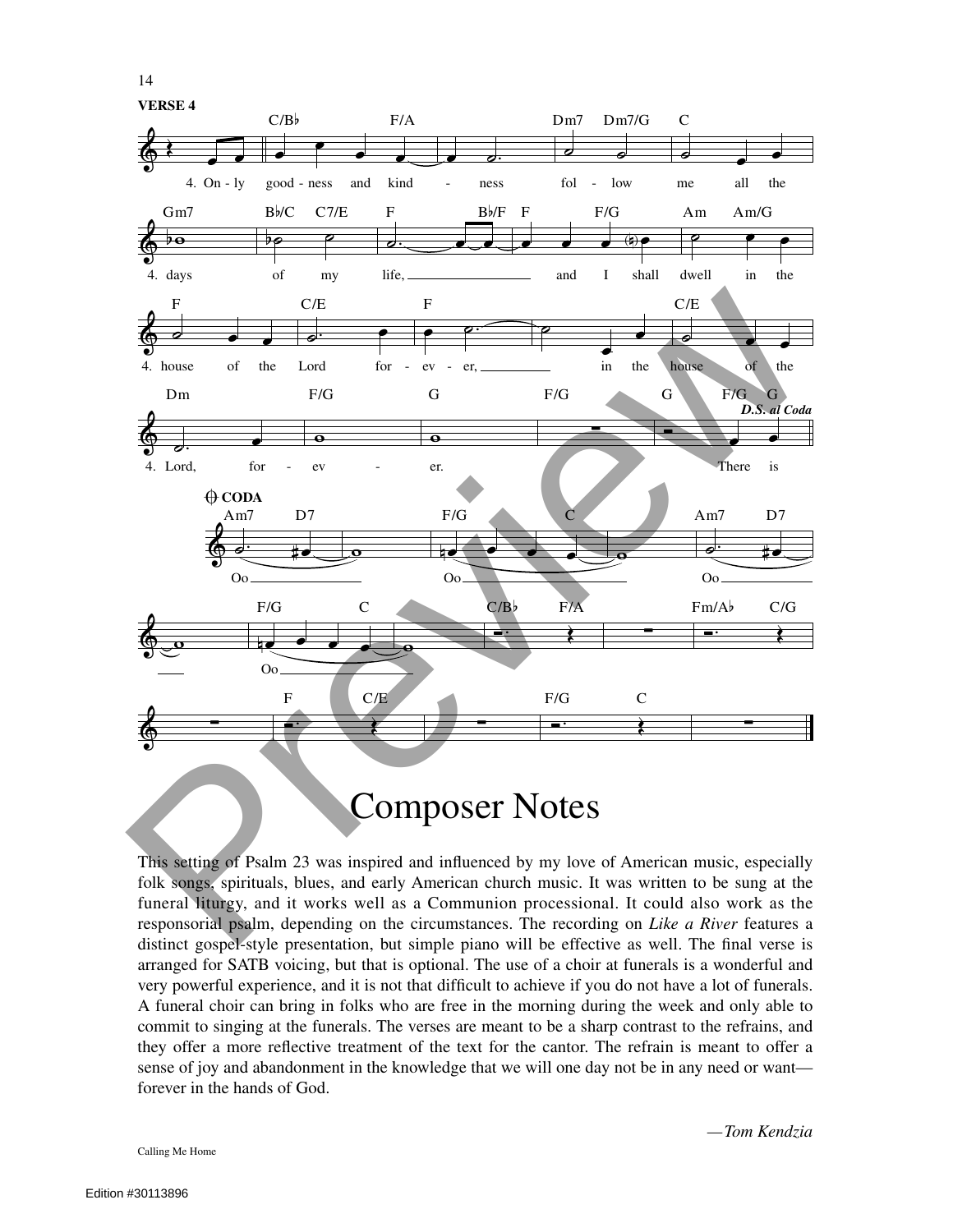

© 2011, Tom Kendzia. Published by OCP, 5536 NE Hassalo, Portland, OR 97213. All rights reserved.